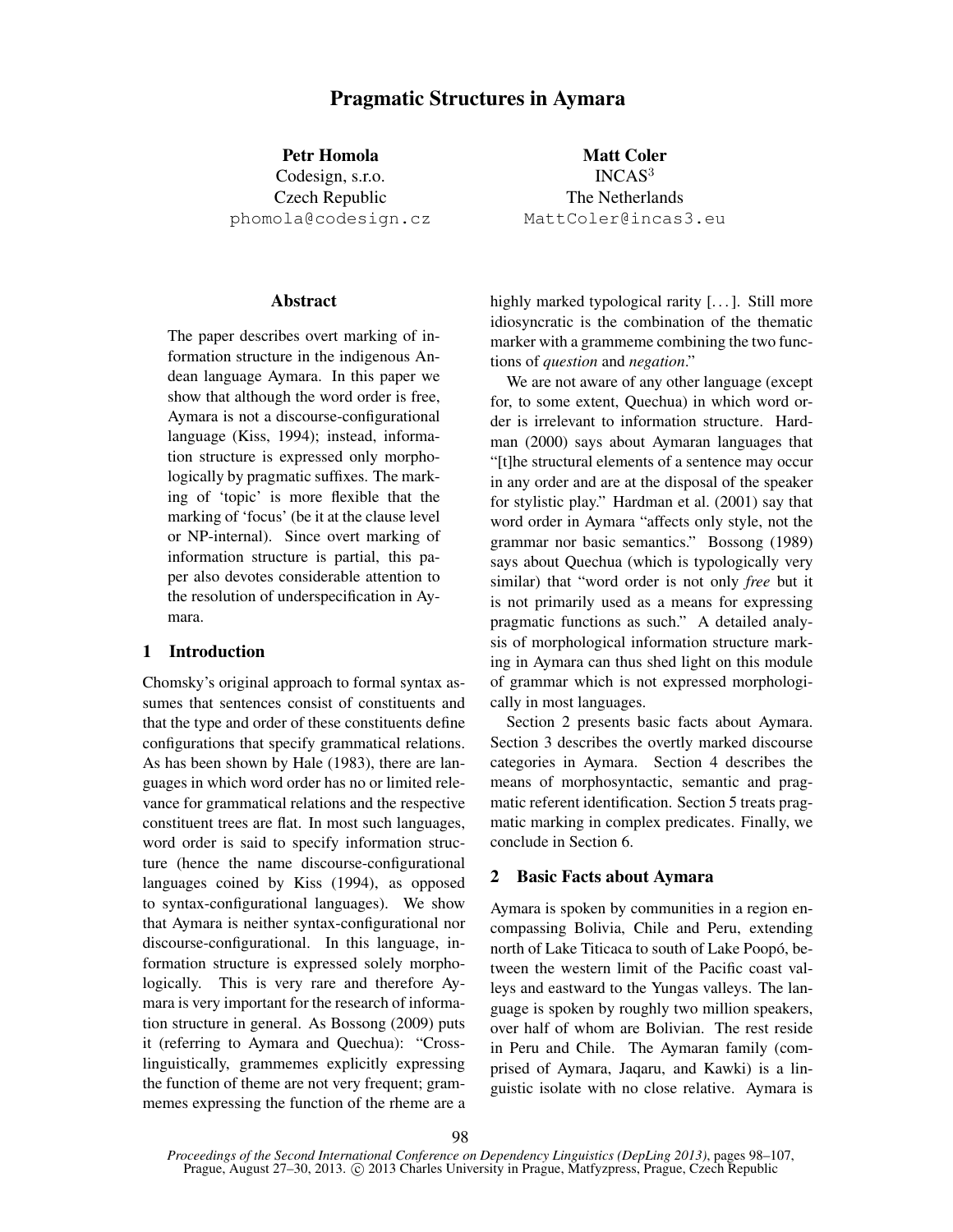an affixal polysynthetic<sup>1</sup> language (according to Mattissen's (2006) classification) with a rich morphology. It is SOV with modifier-head word order. Aside from the morphologically unmarked subject, all syntactic relations are case-marked, typically on the NP head. Roots can be divided into nouns (including qualitative words), verbs, and particles. Suffixes, which may have a morphological or syntactic effect, can be classified as nominal, verbal, transpositional, independent, or pragmatic suffixes. The category of independent suffixes is comprised of three suffixes which are not classifiable as members of either nominal or verbal morphology which likewise cannot be said to be pragmatic suffixes. These suffixes generally occur prior to inflectional morphology and/or the pragmatic suffixes. Pragmatic suffixes, by comparison, typically suffix to the last word of the entire sentence and/or the NP or VP. As their name suggests, their function is overall pragmatic in nature. Nominal and verbal suffixes can be subdivided into inflectional and derivational categories, but given the ease with which category-changing transpositional suffixes attach to words of any category, often multiple times, it is common to find words with several nominal, verbal, transpositional, and independent suffixes.

Detailed information can be found in (Hardman et al., 2001; Briggs, 1976; Adelaar, 2007; Cerrón-Palomino and Carvajal, 2009; Yapita and Van der Noordaa, 2008).

# 3 Overt Marking of Information **Structure**

As mentioned in the introduction, word order in Aymara is not used to express information structure. As an example, consider the following sentences in English (syntax-configurational), Russian (discourse-configurational) and Aymara (subscript N marks contextually new, i.e. nonpredictable information):

(1)

- (a) *Peter came*N *It's Peter<sub>N</sub>* who came (\*Came Peter)
- (b) *Pëtr prišël*<sub>N</sub> *Prišël Pëtr*N
- (c) *Pedrox jutiwa*<sub>N</sub> or *Jutiw<sub>N</sub> Pedroxa Pedrow<sub>N</sub> jutixa* or *Jutix Pedrowa*<sub>N</sub>

Due to overt morphological marking of information structure, there are discontinuous phrases in which the "gap" is not motivated by pragmatics, such as  $(2)^2$ . The corresponding tree is given in Figure 1.





Figure 1: The surface syntax tree of (2) with a discontinuous noun phrase

Of course, the possessive pronoun *jumanx* could also form a continuous constituent with the rest of the NP. Or, it might be omitted since the possessiveness is already expressed with the suffix *-ma* (*phisimaxa*).

Overt marking of information structure is obligatory in Aymara. A sentence without proper pragmatic suffixes (or with marking that would destroy intersentential cohesion) is considered ill-formed. It should also be noted that the marking of information structure is orthogonal to the morphosyntactic expression of evidentiality. $3$ 

### 3.1 Referentiality

Aymara has overt marking of referentiality. The notion of referentiality roughly corresponds to

<sup>3</sup>Aymara has a three-way system of evidentiality: witnessed, knowledge through language, and inferred.

 ${}^{1}$ See (Baker, 1996).

<sup>&</sup>lt;sup>2</sup>We use the following abbreviations in the glosses: ACC=accusative, AG=agentive, AGGR=aggregator, ALL=allative, BEN=benefactive, CAUS=causative, COM=comitative, CONJ=conjectural, DIR=directive, FUT=future tense, GEN=genitive, HON=honorific, HUM=human, IMPER=imperative, INCMPL=incompletive, INF=infinitive, LIM=limitative, LOC=locative, MIR=mirative, NEG=negative, NPRED=nonpredictable, PAST=past tense, PART=past participle, POSS=possessive, POSS1=1st person possessive, POSS2=2nd person possessive, POSS3=3rd person possessive, POT=potential, PROGR=progressive, QM=question marker, REF=referential, REFL=reflexive, SMPL=simple tense, TRGRDS=transgressive (different subject), TRGRSS=transgressive (same subject), VRBL=verbalizer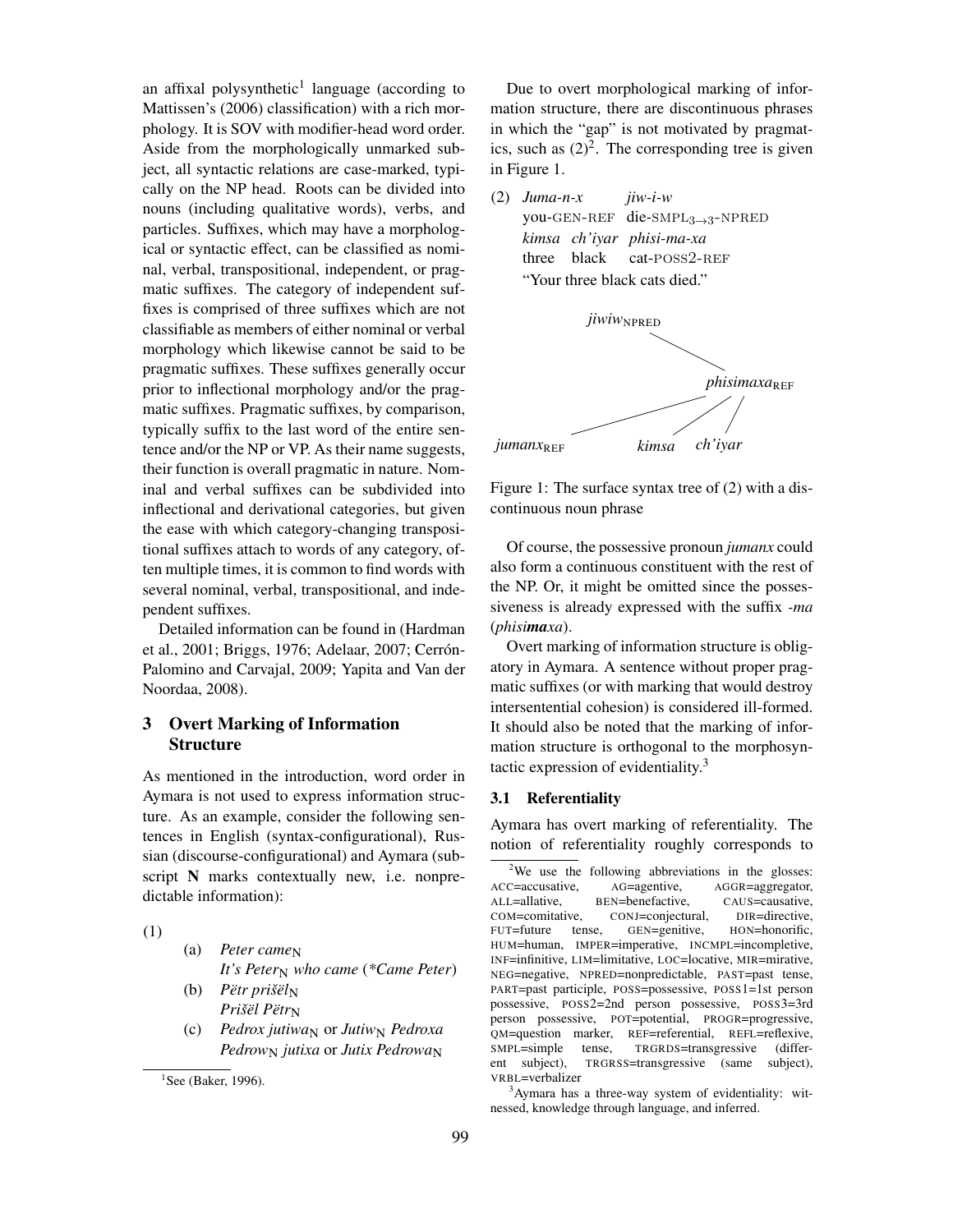what Sgall et al. (1986) call 'contextual boundedness'. We follow Sgall's (2009) terminology here: "[Contextually bound] items are presented by the speaker as **referring** to entities assumed to be easily accessible by the hearer(s), in the prototypical case 'given'. They refer to 'established' items, i.e. to those that were mentioned in the preceding co-text and thus still are sufficiently salient, or to the permanently established ones (indexicals, those given by the relevant culture or technical domain, etc.)."<sup>4</sup>

For the majority of bilingual speakers, referentiality is optionally marked with the suffix *-xa*, 5 however for monolinguals it is done so more consistently. There are also slight dialectal differences.

For example, in (3) the verb is marked as referential because the event is known from the context (the speaker supposes that the hearer knows that someone came, otherwise he would not ask).

(3) *Khiti-s* who-QM come-SMPL<sub>3→3</sub>-REF *jut-i-xa?* "Who did come?"

On the other hand, in (5) the verb is not marked as referential because it expresses an event which is apparently unknown to the hearer (since he has expressed surprise in (4)).

- (4) *Aka-n-ka-sk-ta-sä* this-LOC-VRBL-PROGR-SMPL $_{2\rightarrow 3}$ -MIR "Oh, you are here!"
- (5) *Jïsa, wasüru-w* yes yesterday-NPRED *kutin-x-ta* return-COMPL-SMPL $_{1\rightarrow 3}$ "Yes, I came back yesterday."

The adverbial expression *wasüruw* "yesterday" is marked as nonpredictable  $6$  (even though it is inherently referential) because it is more salient than the verb<sup>7</sup> (B is surprised to see A because

he thought that A had left or was about to leave). Nonetheless, the verb is nonpredictable, too, because B does not know what exactly happened (A may have come back earlier or may not have left at all).

Note that *-xa* marks referentiality, not known/given information, as illustrated in (6).

(6) *Qharüru-x* tomorrow-REF  $go-FUT_{1\rightarrow 3}$ -NPRED *sara-:-wa* "I will go tomorrow."

The adverbial expression *qharürux* "tomorrow" is marked as referential because it is inherently referential but there is no marking which would specify if it is predictable or not (the verb is already marked as nonpredictable and there can be at most one NPRED-marker per clause, as explained in the next subsection).<sup>8</sup>

It should be noted the the REF-marking is privative, i.e. the absence of *-xa* does not mean that the entity is not referential.

## 3.2 Nonpredictability

Entities are nonpredictable if they are 'new' to the hearer (cf. the usual dichotomy of information structure known/given vs. unknown/new).<sup>9</sup> Overt marking of nonpredictability in Aymara is much more consequent than that of referentiality. In affirmative sentences, the most salient nonpredictable entity is marked with the suffix *-wa*. 10 The placement of the NPRED-marker can be best explained by question/answer pairs, such as (7) and (8).

(7) *Khiti-taki-s* who-BEN-QM house.ACC-REF *ut-x uta-ch-ta-xa* house-CAUS-SMP $L_{2\rightarrow 3}$ -REF "For whom did you build the house?"

"The elephant; its nose is long."

In Aymara, even if the word order of a NP is relaxed, all parts of the NP agree with each other.

<sup>9</sup>Again, we follow Sgall's (2009) terminology: "[Contextually non-bound] items are presented as not directly predictable in the given context, as 'new' information (at least as chosen from a set of available alternatives)."

 $10$ In the literature this suffix is often called "affirmative", "emphasizing", or "declarative".

<sup>&</sup>lt;sup>4</sup>We do not use the terminology 'topic-focus' or 'themerheme' because the paradigms of suffixes that express information structure do not correlate with it. For example, the two paradigms are not always mutually exclusive (two suffixes from different paradigms can mark the same word).

<sup>&</sup>lt;sup>5</sup>In the literature this suffix is usually called "topic marker" or "attenuator".

<sup>6</sup>This grammatical feature is described in the next subsection.

<sup>&</sup>lt;sup>7</sup>"More salient" means that it is more important in the current context. Informally, we could also say "less predictable". The scale of salience is important for intersentential referent identification.

<sup>&</sup>lt;sup>8</sup>A reviewer suggested to compare pragmatic marking in Aymara with 'topic'-markers in Japanese and/or Korean. First of all, whereas in the mentioned languages, topic marking interferes with case marking, in Aymara they are orthogonal. Also, in Aymara the use of pragmatic markers does not affect word order. Finally, there are no free topics as in the following sentence from (Iwasaki, 2013):

*Zoo-wa*TOP *hana-ga*NOM *nagai*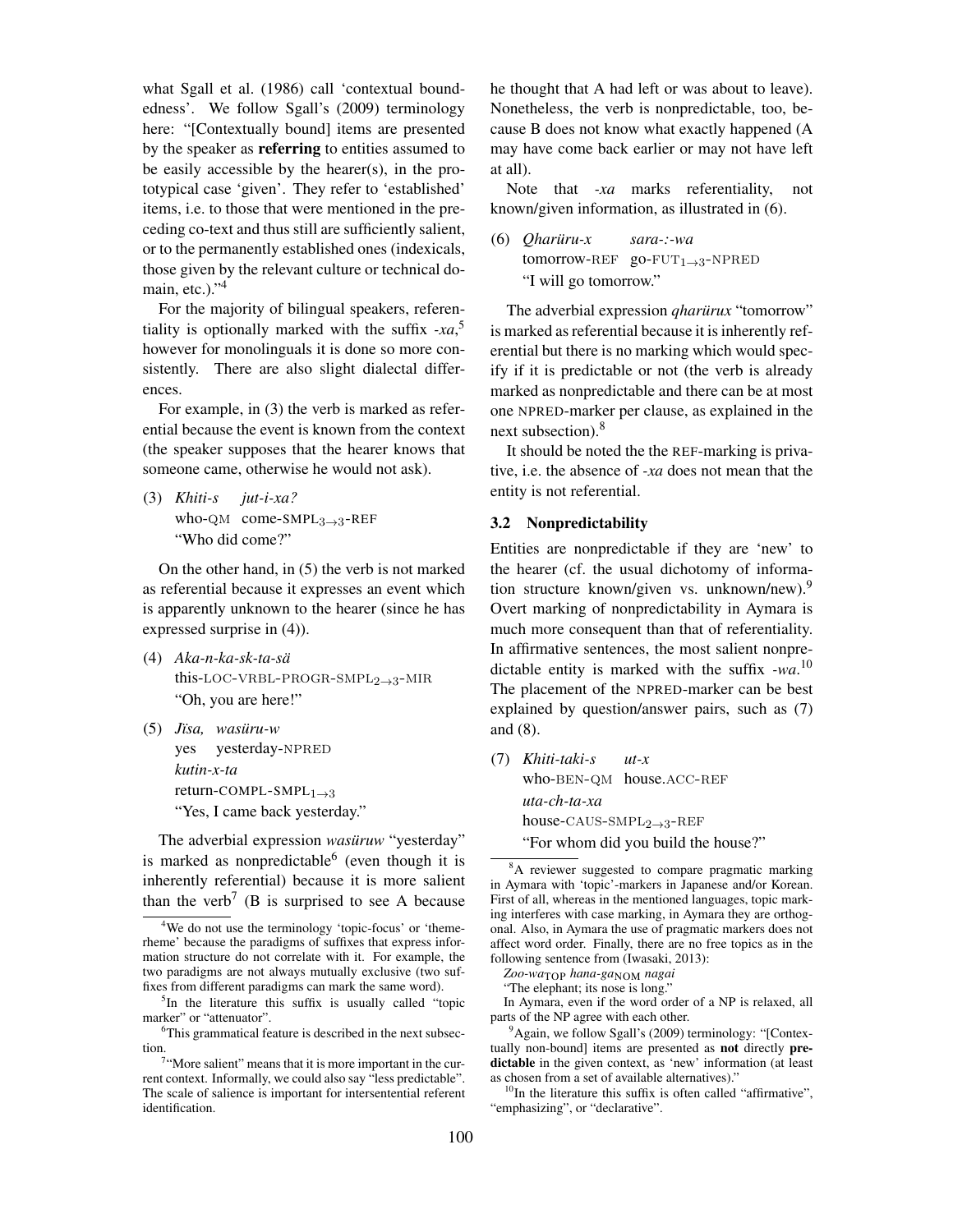(8) *Jilata-ja-taki-w* brother-poss1-ben-npred *(uta-ch-t-xa)* house-CAUS-SMP $L_{1\rightarrow 3}$ -REF "(I built it) for my brother."

In negative sentences, the NPRED-marker is usually attached to the negative particle *jani*, as in (9).

(9) *Jani-w* not-npred sister-poss2-all *kullaka-ma-r uñj-k-t-ti* see-INCMPL-SMPL<sub>1→3</sub>-NEG "I did not see your sister."

However, if an argument of the verb is more salient than the verb (i.e., it is contrastive), it attracts the NPRED-marker, as in (10).

(10) *Kullaka-ma-ru-w* sister-poss2-all-npred not *jan uñj-k-t-ti* see-INCMPL-SMPL<sub>1→3</sub>-NEG "It is your sister whom I did not see."

There are constructions in which NPRED-marks are disallowed, for example in imperative constructions or in those marked with the conjectural evidential suffix:

- (11) *Chur-ita-ya* give-IMPER<sub>2→1</sub>-HON "Give it to me, please."
- (12) *Jut-chi-ni* come- $\text{CONJ-FUT}_{3\rightarrow 3}$ "Maybe he will come."

NPRED-unmarked affirmative sentences in the future tense tend to have imperative meaning:

(13) *Sara-ñäni*  $g_0$ -FUT<sub>4→3</sub> "Let us go."

An affirmative sentence without NPREDmarking in the future tense does not alter the context of the present discourse and may have modal meaning (Hardman et al., 2001):

```
(14) Nay
sar-ä-xa
     I
            go-FUT_{1\rightarrow 3}-REF
     "I will go, right? / Should I go?"
```
Noun phrases introduced by *mä* "one" are indefinite and therefore always nonpredictable. Noun phrases with the determiners *aka* "this", *uka* "that", *khaya* (*khä*) "yonder" and *khuri* "away yonder" are definite and therefore usually predictable unless they are explicitly NPRED-marked (in which case they are contrastive). The following example illustrates that referentiality and nonpredictability do not exclude each other.

(15) *Aka warmi-mpi-w* this woman-COM-NPRED one small *mä jisk'a marka-n* village-LOC meet-REFL-SMPL<sub>1→3</sub>-REF *jiki-s-t-xa* "It is this woman whom I met in a small village."

In verbal complexes, the main (nonfinite) verb may be NPRED-marked, as in (16) and (17):

- (16) *T'ant'* bread.ACC buy-inf-npred *ala-ñ-w mun-ta* want- $\text{SMPL}_{1\rightarrow 3}$ "I want to buy bread."
- (17) *T'ant'* bread.ACC buy-ag-npred *al-iri-w sara-sk-ta*  $go-PROGR-SMPI<sub>1→3</sub>$ "I am going to buy bread."

# 3.3 Deeply Embedded Nonpredictable Elements

Nonpredictability is usually marked at clause level but it can occur inside a noun phrase<sup>11</sup> if it is required by the discourse context, as in (18) (from (Hardman et al., 2001)).<sup>12</sup>

(18) *Naya-n-x* I-gen-ref four-NPRED *pusi-w uta-ja-x*  $house-POSS1-REF$  exist-SMPL<sub>3→1</sub> *utj-itu* "As for houses, I have four."

This example shows that REF and NPRED markers need not appear at the end of a (semantic) phrase. Similarly, a nominal modifier may follow

 $11$ Hajičová et al. (1998) call this kind of informationstructural marking *proxy focus*.

 $12$ In this example, *pusiw* is not contrastive, it is simply an answer to the question *How many houses do you have?* Of course, one could say just *Pusiwa*.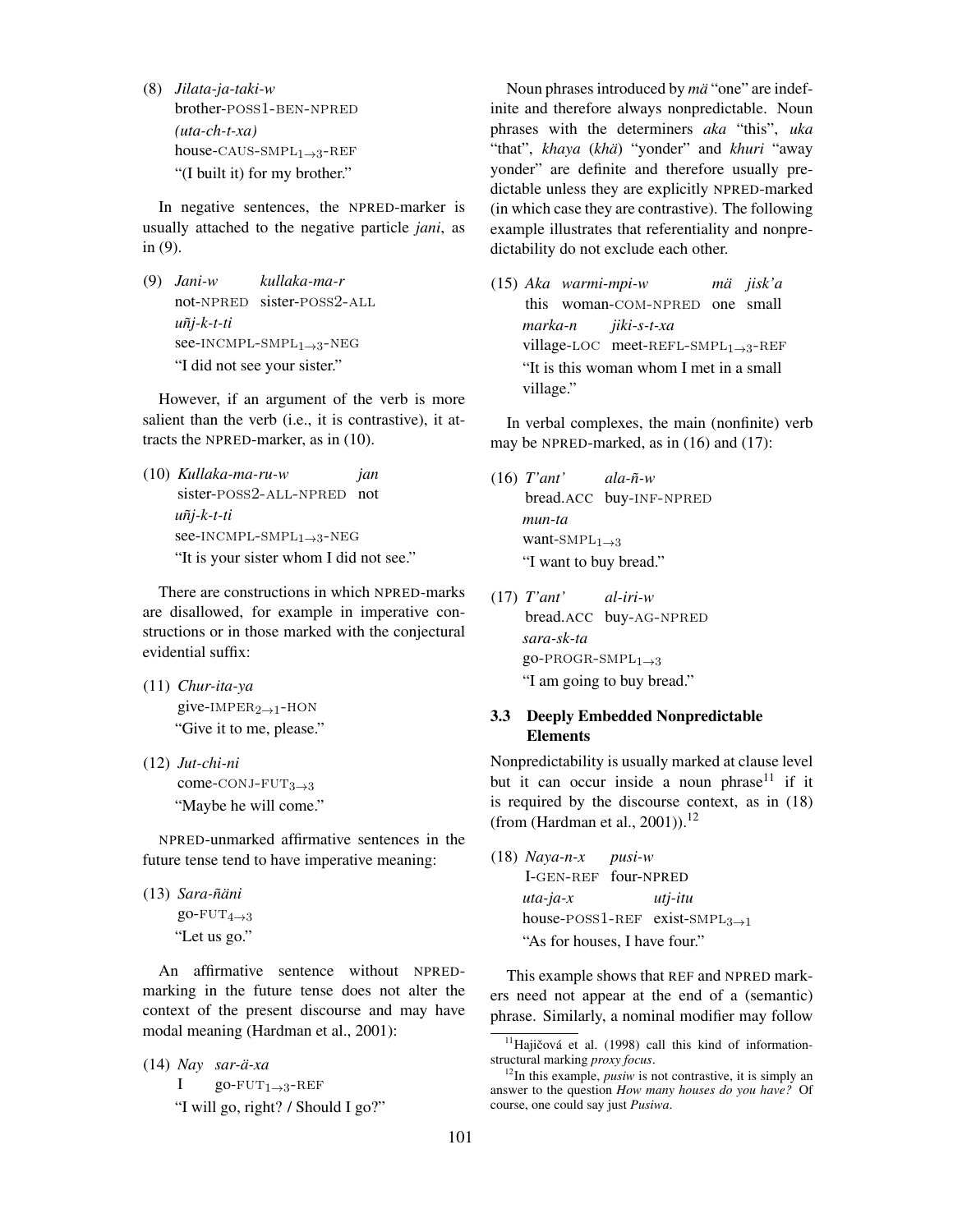its governor if its information structure status differs from that of its head in which case both words receive pragmatic marking, as in (19) (from (Hardman et al., 2001)).

(19) *Uka-x* that-REF oca-REF *apilla-x luxu-cha-ta-wa* freeze-caus-part-npred "That is FROZEN oca."

Aymara is a radically nonconfigurational language.<sup>13</sup> However, even languages from this class may pose word order constraints on "deeply" embedded phrases. Indeed, in Aymara noun phrases have more rigid word order than clause constituents.<sup>14</sup> For example, while  $(20)$  is wellformed, (21) is ill-formed because the modifier *suma* "good" does not precede its head.

- (20) *Suma chuq'i-w* good potato-NPRED this *aka marka-n-x* village-LOC-REF grow-SMPL<sub>3→3</sub> *ach-u* "In this village grow good potatoes."
- (21) *\*Chuq'i-w* potato-NPRED good this *suma aka marka-n-x* village-LOC-REF grow-SMPL<sub>3→3</sub> *ach-u* Intended meaning: "In this village grow good potatoes."

Nevertheless the order of a nominal modifier and its head is not restricted if both have a pragmatic marker, as in  $(22)$ – $(24)$ .

- (22) *Suma-w* good-NPRED this village-LOC-REF *aka marka-n-x chuq'i-x* potato-REF grow-SMPL<sub>3→3</sub> *ach-u* "GOOD potatoes grow in this village."
- (23) *Uta-cha-ña-taki-x* house-CAUS-INF-BEN-REF stone-REF *qala-x alluxa-w* a-lot-NPRED gather-INF *apthapi-ña* "One must gather MANY stones to build a house."

(24) *Qullq-x* money.ACC-REF a-lot.ACC-NPRED *allux-w ap-kat-ta* put-DIR-SMPL $_{1\rightarrow 3}$ "I collected A LOT of money."

Thus Aymara, like many nonconfigurational languages, allows discontinuous constituents. For example, in (22), the noun phrase *sumaw chuq'ix* "good potatoes" is discontinuous because *aka markanx* "in this village" is not part of its surface syntax subtree.

## 3.4 Focalizers

"Focalizers" (i.e. focusing operators, in English adverbs such as *only, even, also, always, at least,* etc., see (Hajičová et al., 1998)) are mostly expressed by suffixes in Aymara. In many cases, the word with a focalizing suffix attracts the NPREDmarking, as in  $(25)$ – $(28)$ .

- (25) *Kimsa-ni-ki-w* three-hum-lim-npred go-smpl3→<sup>3</sup> *sar-i* "Only three went."
- (26) *Wawa-pa-x* child-poss3-ref one-hum-lim-npred *may-ni-ki-wa* "He has only one child."
- (27) *Iki-ña-k-w* sleep-inf-lim-npred *mun-t-xa* want- $\text{SMPL}_1 \rightarrow 3$ -REF "I only want to sleep."
- (28) *Nay kuna-w* I what-NPRED go-SMPL<sub>1→3</sub>-REF *sar-t-xa* "Even I went."

Another pattern is attaching the independent aggregator *-sa* to the focalized word together with NPRED-marking of the verb, as in (29) and (30).

- (29) *Naya-s sara-rak-t-wa* I-AGGR go-'also'- $\text{SMPL}_{1\rightarrow 3}$ -NPRED "I also went."
- (30) *Juma-ki-s* you-LIM-AGGR know-POT<sub>2→3</sub>-NPRED *yati-sma-wa* "At least you should know it."

The focalizing negative particle *jani* "not" attracts the NPRED-marking in unmarked cases (but

<sup>&</sup>lt;sup>13</sup>In terms of the generative grammar, languages with the rule  $S \to C^+$  at clause level.

<sup>&</sup>lt;sup>14</sup>Unlike, for example, in Latin, where the word order of NPs is less rigid although not completely free.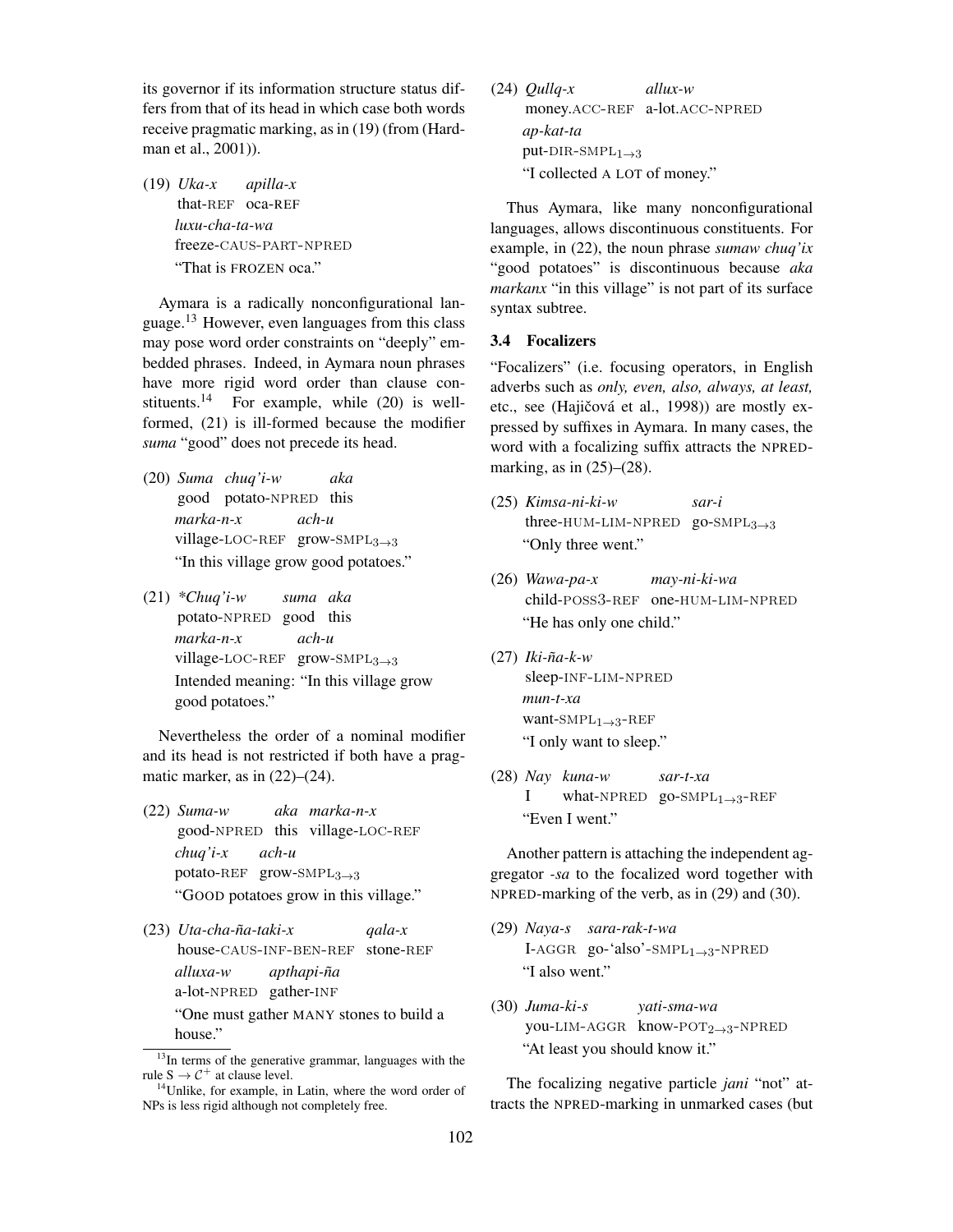see (10)). Two focalizers can be combined, as in the case of *jani* and *puni* "always" which gives the form *janipuni* "never" or *jani* and *raki* "also" which gives the form *janiraki* "neither". Both forms attract the NPRED-marking.

### 3.5 Resolving Underspecification

As was demonstrated in the above description, overt marking of information structure in Aymara is partial, as it leaves some elements underspecified. Since Aymara is a radical pro-drop language<sup>15</sup> (any argument of the verb may be unexpressed, not only the subject), predictable arguments are often omitted. As a consequence, direct objects are usually omitted if they can be inferred from the context, as in  $(31)$ .<sup>16</sup>

(31) *Tata-ja-taki-w* father-poss1-ben-npred *ala-sk-t-xa* buy-PROGR-SMP $L_{1\rightarrow 3}$ -REF

"I am buying it for my father."

It follows that if a verb is NPRED-marked and has an overt object, the latter is nonpredictable, too, unless it is REF-marked, as in (32).

(32) *Naya-w* I-NPRED water.ACC-REF *um-x wayu-ni-:-xa* carry-DIR-FUT<sub>1→3</sub>-REF "It is me who will bring the water."

The same holds for other verbal arguments. The only ambiguity arises from inherently referential expressions which appear REF-marked or unmarked (e.g., *qharürux/qharüru* "tomorrow") and this marking does not correlate with their nonpredictability.<sup>17</sup>

### 3.6 Intersentential Cohesion

Overt marking of information structure, described in the previous section, has crucial importance for intersentential cohesion and can be helpful for coreference resolution. Consider, for example, the following two sentences:

- (33) *Mä marka-n* one village-loc one small girl-NPRED *mä jisk'a imilla-w utj-i* exist-SMP $L_{3\rightarrow3}$ "There was a little girl in a village."
- (34) *Jupa-x* she-REF María *Mariya suti-ni-wa* name-poss-npred "Her name was María."

In (33), both noun phrases as well as the verb are nonpredictable. The noun *imilla* "girl" is NPRED-marked (i.e., marked as the most salient part of the utterance) because in (34), it is referred to by the pronoun *jupa* "he/she".

The analysis of utterances in texts such as stories and narratives reveals that Aymara speakers consequently take intersentential cohesion into account when they decide where to place pragmatic markers.

# 4 Referent Identification

Surface and deep syntax as well as semantics operate on isolated sentences. Now we will discuss the formalization of pragmatics, the level of discourse context.

For the purposes of this subsection we assume that we have a discourse that consists of sentences  $s_1, \ldots, s_n$  and that we have the corresponding feature structures  $f_1, \ldots, f_n$ . An entity we call a feature structure that represents a person, an object or an event (an event may be dynamic if described by a verb or statal if described by a nominal predicate). Every entity has a special attribute, INDEX, to represent coreferences.

The discourse context is formally a list of indices (values of the INDEX attribute)  $C =$  $\langle i_1, \ldots, i_m \rangle$ . The sentences are processed one by one. At the beginning,  $C = \emptyset$ . For every  $f_i$ , we do the following:

- 1. For every entity in  $f_i$ , we try to find its referent in C (we describe below how referents are identified). If a referent was found for an entity, its index in  $C$  is moved to the beginning of the list. Otherwise, a new index is assigned to the entity and prepended to the list.
- 2. The index of the NPRED-marked entity is moved (or prepended) to the beginning of C.

There are various strategies of identification of referents in the preceding discourse that can combine to resolve ambiguities.

 $15$ See (Cole, 1987).

<sup>16</sup>The sentence is an answer to the question *Who are you buying it for?*

 $17$ It is possible that the category of referentiality is undergoing a reanalysis as a result of language contact. A more detailed analysis of the speech of monolingual speakers is needed.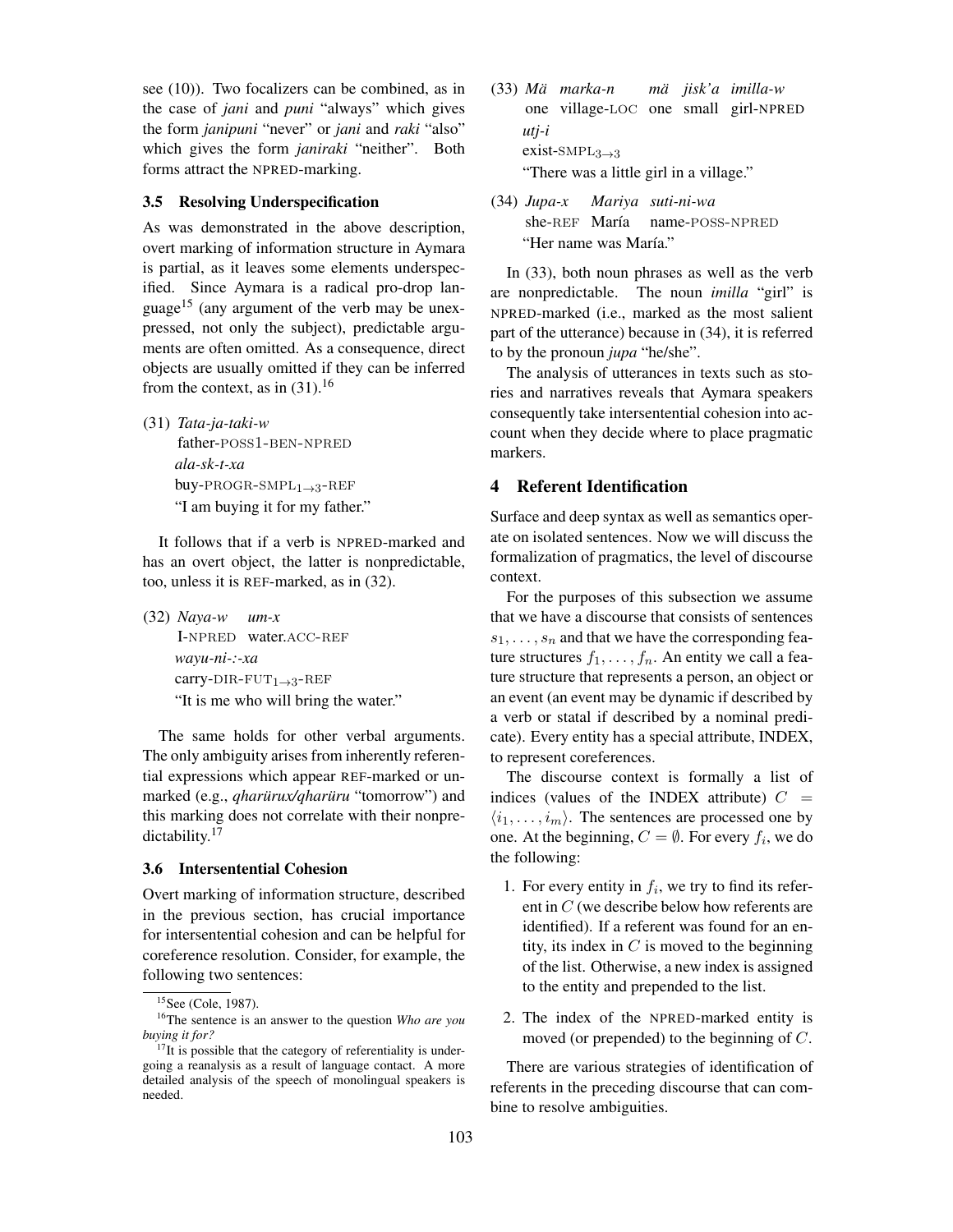#### 4.1 Morphosyntactic Referent Identification

Aymara has a rich system of switch-reference suffixes that help to identify referents in the discourse context. For example, the sentence

(35) *Tumasi-x*<sup>i</sup> Thomas-REF *klasi-n-ka-ska-:n-wa* class-LOC-VRBL-PROGR-PAST3 $\rightarrow$ 3-NPREF "Thomas<sub>i</sub> was in the class room."

may be followed by the following sentence:

(36) *Yatichiri-x*<sup>j</sup> *manta-n-isin-x* teacher-REF enter-DIR-TRGRSS-REF *nuw-i-wa* hit-SMP $L_{3\rightarrow 3}$ -NPRED "When the teacher<sub>j</sub> entered, he<sub>j</sub> hit him<sub>i</sub>."

The first sentence adds the index of the entity *Tumasix<sub>i</sub>* "Thomas" to  $C$ . The second sentence adds the index of the entity *Yatichirix<sub>j</sub>* "the teacher" to  $C$ . Furthermore, there are two unresolved (covert) pronouns that represent the actor and the patient of *nuwiwa* "to hit". In this case the switch-reference transgressive suffix *-sina* specifies that the actor of *nuwiwa* is the actor of *mantasinx* "entered", thus the actor of *nuwiwa* has the index  $i$ . The patient is coindexed with the next entity in  $C$  with which it agrees morphologically (e.g., in terms of animacy) or semantically. On the other hand, the sentence

(37) *Yatichiri-x*<sup>j</sup> *manta-n-ipan-x* teacher-REF enter-DIR-TRGRDS-REF *nuw-i-wa* hit- $\text{SMPL}_{3\rightarrow 3}$ -NPRED "When the teacher<sub>i</sub> entered, he<sub>i</sub> hit him<sub>i</sub>."

changes the indexes of the pronouns in the matrix sentence because the switch-reference transgressive suffix *-ipana* specifies that the subject of *mantanipanx* is different from that of *nuwiwa*.

## 4.2 Semantic Referent Identification

If there is the sentence

(38) *Tumasi-mp*<sup>i</sup> Thomas-com Mary-com *Marya-mp*<sup>j</sup> *uñj-t-wa*  $see-SMPL<sub>1→3</sub>-NPRED$ "I saw Thomas<sub>i</sub> and Mary<sub>j</sub>." followed by

(39) *Jani-w* not-npred pregnant-vrbl-part-poss3 *usuri-:-ta-p yat-k-t-ti* know-INCMPL-SMPL $_{1\rightarrow 3}$ -NEG "I did not now that she<sub>j</sub> was pregnant."

the referent identification of the covert pronoun which is the actor of *usurïtap* "that she was pregnant" is not morphosyntactically restricted (Aymara has one pronoun, *jupa*, for both "he" and "she") but it is semantically restricted. It is obvious that the semantic information of this kind has to come from the lexicon. Likewise, there will be lexically encoded semantic gender for words such as *tayka* "mother", *jilata* "brother", *imilla* "girl", etc.

## 4.3 Pragmatic Referent Identification

As described in Subsection 3.6, explicitly NPREDmarked entities are more salient than other nonpredictable entities in the same sentence. If there is the sentence

(40) *Tayka-ma-w*<sup>i</sup> mother-POSS2-NPRED *yatichiri-ma-mp*<sup>j</sup> teacher-POSS2-COM meet-SMPL<sub>3→3</sub>-REFL *jik-i-si* "Your mother<sub>i</sub> met your teacher<sub>i</sub>."

followed by

(41) *Usuta-:-ta-m-x* sick-VRBL-PART-POSS2-REF *yat-x-i-wa* know-compl-smpl3→3-npred "She<sub>i</sub> already knew that you were sick."

the actor of *yatxiwa* "s/he already knew" is coindexed with *taykamaw* "your mother" because this entity is NPRED-marked in the first sentence and therefore more salient (it precedes other entities in  $C$ ). If we move the NPRED-marker in the first sentence to the "teacher", the meaning of the second sentence will change:

(42) *Tayka-ma-x*<sup>i</sup> mother-POSS2-REF *yatichiri-ma-mpi-w*<sup>j</sup> teacher-poss2-com-npred *jik-i-si*  $meet$ -SMP $L_{3\rightarrow 3}$ -REFL "Your mother<sub>i</sub> met your teacher<sub>j</sub>."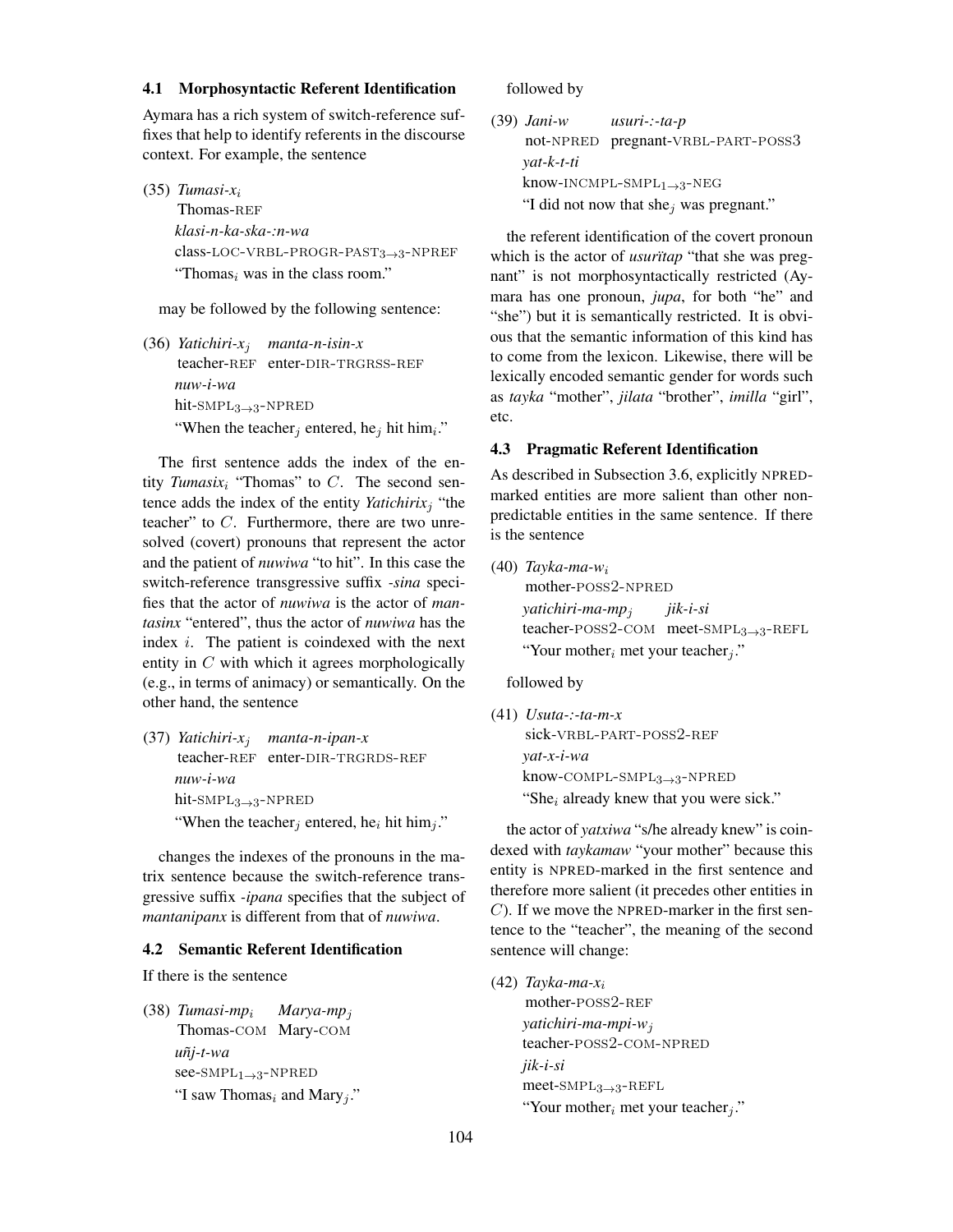(43) *Usuta-:-ta-m-x* sick-VRBL-PART-POSS2-REF *yat-x-i-wa*  $know$ - $COMPL$ - $SMPL_{3\rightarrow 3}$ - $NPRED$ "He<sub>j</sub> already knew that you were sick."

## 5 Complex Predicates

A special case of pragmatic marking represent the so-called complex predicates, i.e. monoclausal predicates composed of (at least) two predicative elements. In such constructions, a (fully) semantic verb combines with a modal or auxiliary element to express complex predication such as causative, volitive, supine, etc. The concept of complex predicates, elaborated by Alsina (1996), has been applied to a number of phenomena and languages including, for example, Hindi light verbs (Mohanan, 1994) or Turkish causatives (Çetinoğlu et al., 2008). We will leave aside the rather complicated formal treatment of these constructions in unification-based grammars (Homola and Coler, 2013) and focus on the linguistic description of these form in Aymara from the pragmatic point of view here.

Sentences (16) and (17) are examples of complex predicates. The constructions contain only one NPRED-marker, i.e. they are monoclausal and should be represented by a single feature structure with a complex functor. For  $(16)$ , we get:

(44) FUNC 'muna-'  $\left|\text{ARGS }\right.\left\langle \text{subj}_{act},\right.$  $\Gamma$  $\mathbf{r}$ FUNC 'ala-' ARGS  $\langle \text{subj}_{act},$  $\left<{\rm dobj}_{pat}\right>$ 1  $\bigg|_{pat}\bigg\rangle$ 1  $\parallel$ 

For  $(17)$ , we get:

(45) FUNC 'sara-'  $\left|\text{ARGS }\right.\left\langle \text{subj}_{act},\right.$  $\Gamma$  $\mathbf{r}$ FUNC 'ala-' ARGS  $\langle \text{subj}_{act},$  $\left<{\rm dobj}_{pat}\right>$ 1  $\left|\left|_{pat}\right>\right|$ T

In a more concise notation, (44) can be written as:

(46)  $muna(subj_{act}, ala(subj_{act}, dobj_{pat})_{pat})$ 

Likewise, (45) can be written as:

(47)  $sara(subj_{act}, ala(subj_{act}, dobj_{nat})_{pat})$ 

Unlike in languages with morphologically formed volitive verbal complexes, such as Guaraní, in Aymara such constructions are formed syntactically (i.e. the complex predicate value is not created in the lexicon). As for motion verbs, such as (45), there is a morphological alternative:

(48) *Jichha-x t'ant* now-REF bread.ACC *ala-ni-rapi-:ma-wa* buy-DIR-BEN-FUT<sub>1→2</sub>-NPRED "I will go to buy bread for you now."

Further evidence that such predicates are monoclausal is the fact that polypersonal agreement is expressed on the auxiliary or modal verb, not the full one, as in  $(49)$  and  $(50)$ .

- (49) *Ch'uq* potato.ACC sell-INF-NPRED *alja-ñ-w mun-sma* want-SMPL $_{1\rightarrow 2}$ "I want to sell potatoes to you."
- (50) *Tump-iri-w* visit-AG-NPRED come-SMPL $_{1\rightarrow 2}$ *jut-sma* "I came to visit you."

It is noteworthy that a complex predicate with a motion verb can have two complements, namely a locative phrase and a verbal complement:

(51) *Al-iri-w* buy-AG-NPRED La.Paz.ACC *Chukiaw sara-:na* go-SMPL $_{3\rightarrow 3}$ "He went to La Paz to buy it."

Even more evidence for monoclausality can be found in sentences like (52):

(52) *Chukiaw* La.Paz.ACC go-INF-NPRED *sara-ñ-w mun-t-x* want-SMPL1→3-REF work-INF-BEN-REF *irnaqa-ña-taki-xa* "I want to go to La Paz for work."

In (52), the nominalized verb *irnaqañatakixa* "to work" depends on *sarañw* "to go" creating a long-distance dependency. Without considering the verbal complex *sarañw muntx* a monoclausal predicate, it would be linguistically counterintuitive and computationally hard to parse the sentence.

It is obvious from the mentioned examples that the NPRED-marker tends to attach to the full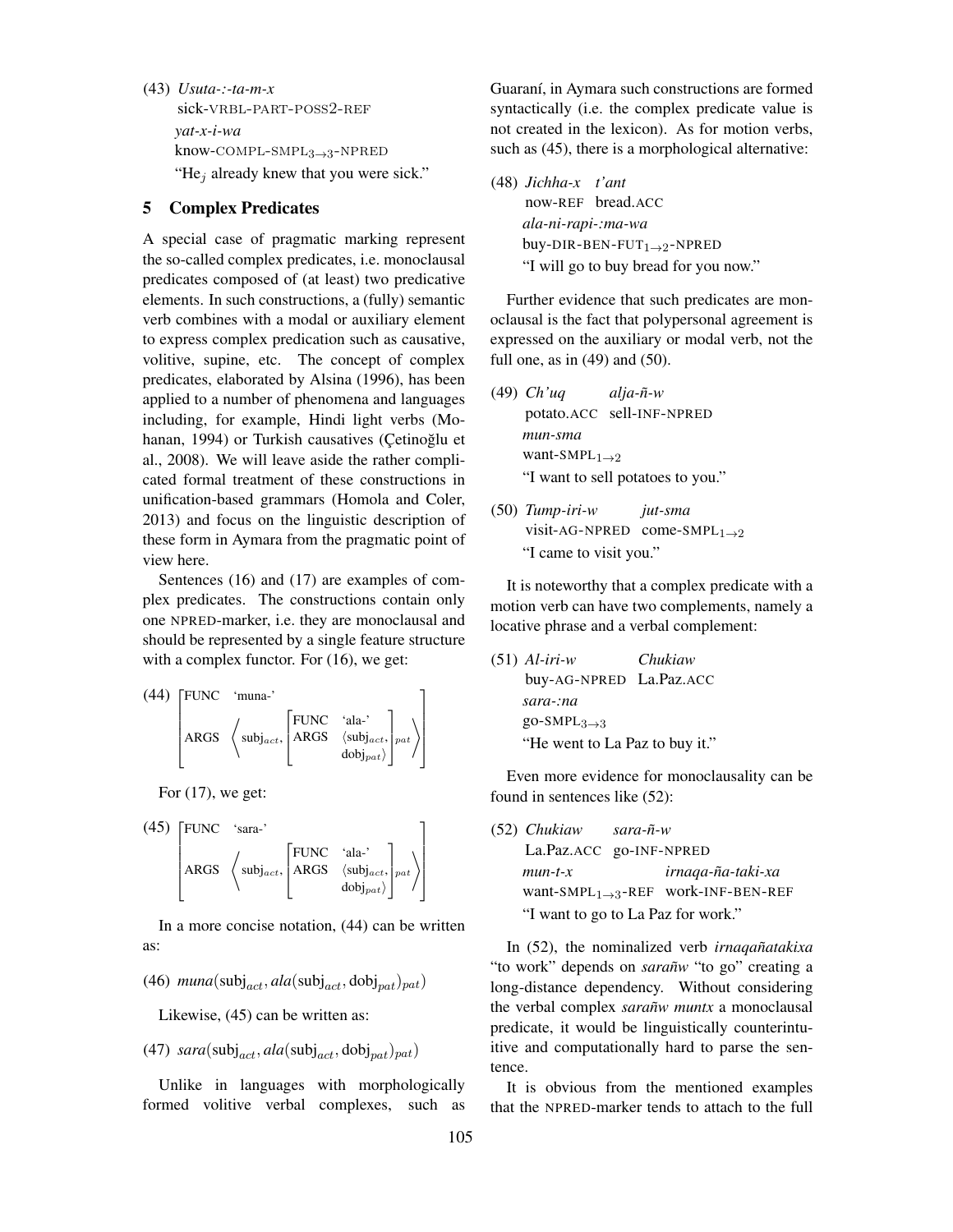verb. This fact supports the hypothesis that modal (deictic) syntactic elements should be considered synsemantic, i.e. at the level of deep syntax they should be represented as attributes of the nodes of their heads rather then autonomous nodes or feature structures. This approach, adopted by us, is consistent with (Sgall et al., 1986).

We omit from the discussion morphologically built complex predicates, such as causatives (e.g. (53)). In other languages where they are expressed syntactically, they would be treated in the same way as the constructions described above.

- (53) *Jacha-y-t-wa* cry-CAUS-SMPL1→3-NPRED "I made him/her cry."
- (54) FUNC 'caus'  $\left| \text{ARGS} \right|$   $\left\langle \text{subj}_{act}, \right|$ [FUNC 'jacha-' ARGS  $\langle \text{dobj}_{act} \rangle$  $\bigg]_{pat}$ T  $\parallel$

## 6 Conclusions

We have described the overt marking of information structure and its pivotal role both in intersentential cohesion in Aymara as well as coreference resolution. Through an analysis of morphological information structure marking with *pragmatic suffixes* in this language, we illustrate the irrelevance of word order for information structure. While overt marking of referentiality is not always consequent, nonpredictability is marked with strict regularity. Having demonstrated that nonpredictability can be marked both at clause level and inside a NP and that focalizing suffixes tend to attract NPRED morphology, we explained how underspecification is resolved, noting, for example, that the overt object of a NPRED-marked verb is also unpredictable unless it is REF-marked. We also treated the identification of morphosyntactic, semantic and pragmatic referents through a formalization of pragmatics. The specifics of pragmatic marking in complex predicates show how the NPRED-marker typically attaches to the full verb thus supporting the hypothesis that modal syntactic constructions should be considered monoclausal.

#### **References**

- Willem Adelaar. 2007. *The Languages of the Andes*. Cambridge University Press.
- Alex Alsina. 1996. *The Role of Argument Structure in Grammar: Evidence from Romance*. CSLI Publications.
- Mark C. Baker. 1996. *The Polysynthesis Parameter*. Oxford University Press.
- Georg Bossong. 1989. Morphemic marking of topic and focus. In Michel Kefer and Johan van der Auwera, editors, *Universals of Language*, pages 27–51.
- Georg Bossong. 2009. Divergence, convergence, contact. In Kurt Braunmüller and Juliane House, editors, *Convergence and divergence in language contact situations*, pages 13–40.
- Lucy Therina Briggs. 1976. *Dialectal Variation in the Aymara Language of Bolivia and Peru*. Ph.D. thesis, University of Florida.
- R. Cerrón-Palomino and J. Carvajal Carvajal. 2009. Aimara. In M. Crevels and P. Muysken, editors, *Lenguas de Bolivia*. Plural Editores, La Paz, Bolivia.
- Özlem Çetinoğlu, Miriam Butt, and Kemal Oflazer. 2008. Mono/bi-clausality of Turkish Causatives. In *Proceedings of the 14th International Conference on Turkish Linguistics*.
- Peter Cole. 1987. Null Objects in Universal Grammar. *Linguistic Inquiry*, 18(4):597–612.
- Eva Hajičová, Barbara H. Partee, and Petr Sgall. 1998. *Topic-focus articulation, tripartite structures, and semantic content*. Kluwer Academic Publishers, Dordrecht.
- Kenneth L. Hale. 1983. Warlpiri and the grammar of non-configurational languages. *Natural Language & Linguistic Theory*, 1:5–47.
- Martha Hardman, Juana Vásquez, and Juan de Dios Yapita. 2001. *Aymara. Compendio de estructura fonológica y gramatical*. Instituto de Lengua y Cultura Aymara.
- Martha Hardman. 2000. *Jaqaru*. LINCOM EUROPA.
- Petr Homola and Matt Coler. 2013. Causatives as Complex Predicates without the Restriction Operator. In Miriam Butt and Tracy Holloway King, editors, *Proceedings of the LFG Conference*.
- Shoichi Iwasaki. 2013. *Japanese*. John Benjamins Publishing.
- Katalin É. Kiss. 1994. *Discourse Configurational Languages*. Oxford University Press.
- Joanna Mattissen. 2006. On the Ontology and Diachrony of Polysynthesis. In Dieter Wunderlich, editor, *Advances in the theory of the lexicon*, pages 287–354. Walter de Gruyter, Berlin.
- Tara Mohanan. 1994. *Argument Structure in Hindi*. CSLI Publications.
- Petr Sgall, Eva Hajičová, and Jarmila Panevová, 1986. *The Meaning of the Sentence in Its Semantic and Pragmatic Aspects*. D. Reider Publishing Company.